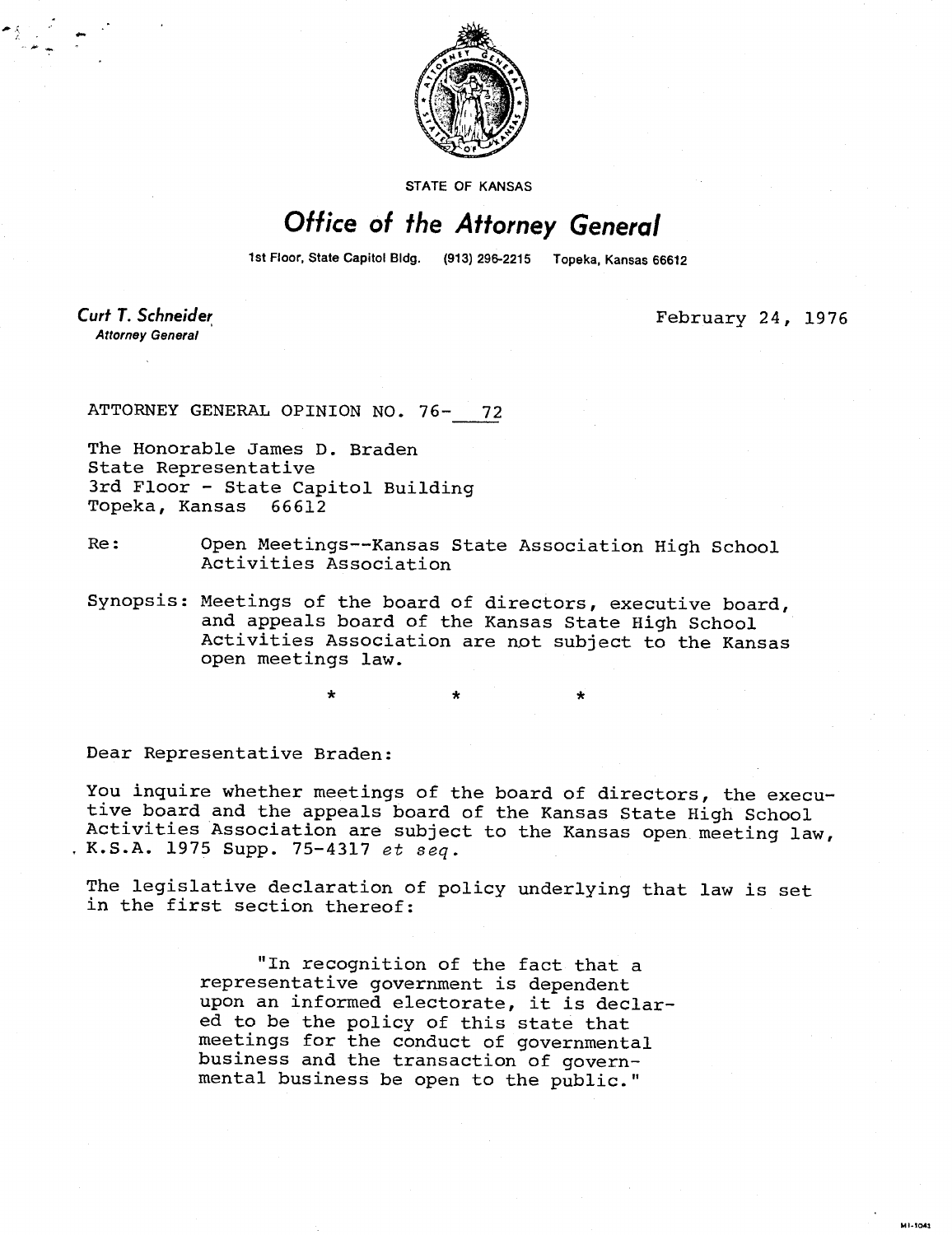The Honorable James D. Braden Page Two February 24, 1976

Thus, the act applies to governmental bodies, as contrasted with nongovernmental groups. The more precise reach of the act is prescribed by K.S.A. 1975 Supp. 75-4318(a) thus:

> "Except as otherwise provided by law, All meetings for the conduct of the affairs of, and the transaction of business by, all legislative and administrative bodies and agencies of the state and political and taxing subdivisions thereof, including boards, commissions, authorities, councils, committees, subcommittees and other subordinate groups thereof, receiving or expending and supported in whole or in part by public funds shall be open to the public and no binding action by such bodies shall be by secret ballot." [Emphasis supplied.]

In Opinion No. 74-253, considering the question of supervisory power of the State Board of Education over the Association, Attorney General Vern Miller stated thus:

> "The Kansas State High School Activities Association is not a 'state agency,' as defined above [K.S.A. 77-415(1), relating to rules and regulations]. Its articles of incorporation and bylaws are not adopted pursuant to any statutory authority other than the power enjoyed by any incorporated association under the general corporation code of the State of Kansas. Its articles and bylaws govern its own affairs, but do not have the force and effect of state law."

I must agree with this analysis. The. Association is neither a legislative nor an administrative agency of the state, but it is a private, nonprofit association which is incorporated under the general corporation laws of the state. It may be that it is supported in whole or in part by funds of its member boards of education and hence, ultimately, by public funds. This alone, however, does not bring it within the open meeting law, for in addition to public support, the body in question must also be a legislative or administrative body or agency of the state or of its political subdivisions. The Association is an organization which complies, we understand, with K.S.A. 72-130 which commences thus: